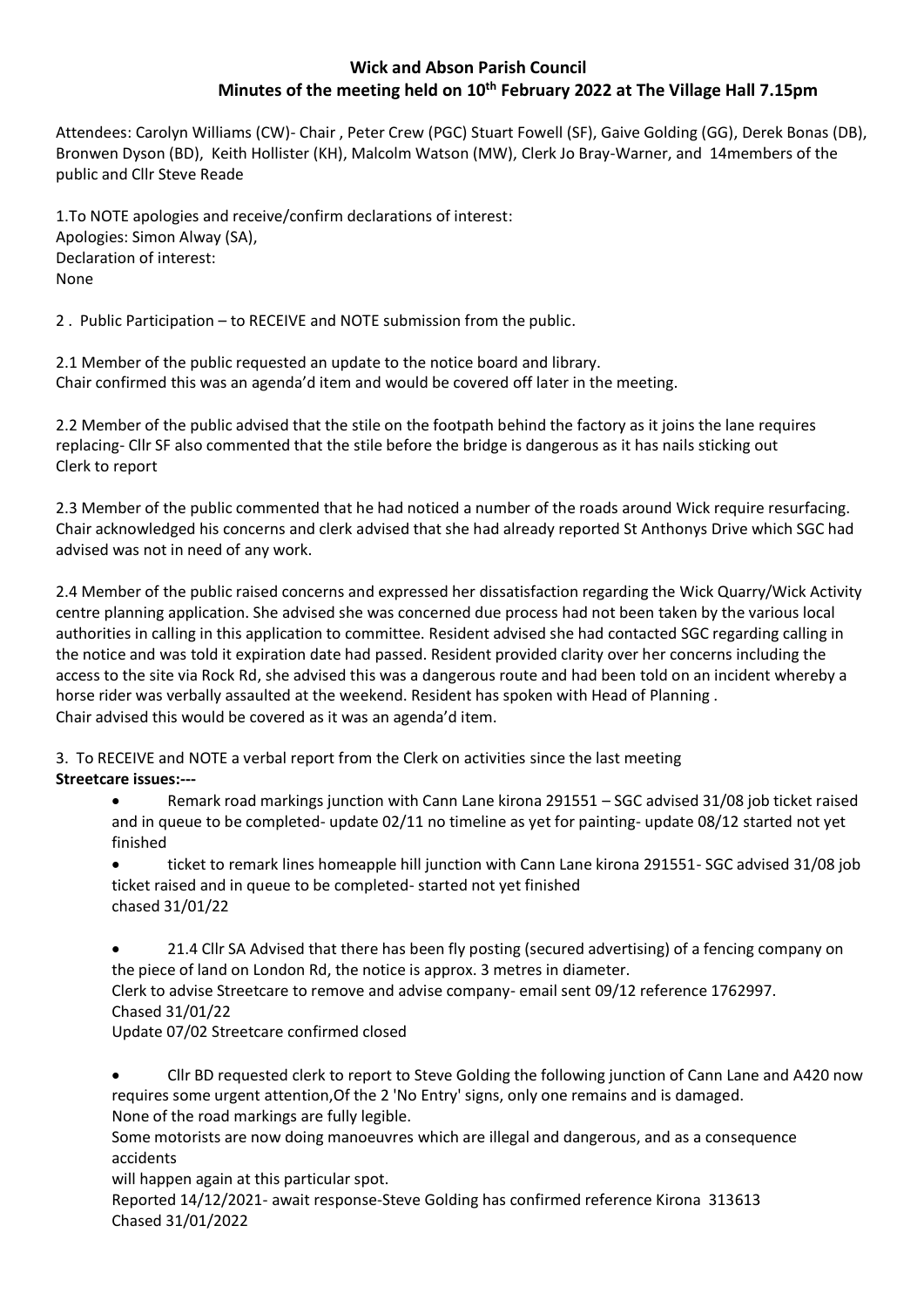• Resident reported a fallen tree in footpath LWA41/30 between Milford Avenue and Brockwell Park. Clerk reported awaiting reference no. reference 1776242 Chased 31/01/2022 Update 07/02 tree branches has been removed Closed

• Chair advised clerk (05/01/2022) to report blocked drains from 15-57 High street inclusive SGC reference 1776527 Chased 31/01/2022 Update 07/02/2022 Streetcare confirmed drains have been cleared

Oldbury Lane- blocked drains. Request from Wick Sports Ground to report the drains along Oldbury Lane as they appear blocked and are not coping with the excessive amounts of rainwater. Reported 10/01/2022 await reference 1779269 SGC update 09/02/2022 confirmation this is now in the works queue.

2.5 Member of the public raised that he had been requested to advise Parish Council of a situation with dog fouling in the service road off Holbrook Lane.

 Clerk agreed to try to arrange signage and provide the attendee with the required documents. Clerk emailed SGC 13/01/2022 await response- SGC responded 14/01 this has been passed to the dog wardens await an update

Chased 21/01/2022- request to send further email to Waste Management sent 24/01/2022 Response received 28/01 from Richard Jefferies confirming he will post signage to me in due course

2.8 Member of the public advised PC that the streetlight outside 2 The Crescent is not working properly. Clerk to contact streetcare

Email sent to Streetcare 13/01/2022 reference 1782530 Streetcare update 07/02 Completed Closed

21.3 Cllr BD reported that there are a number of potholes and sunken drains on Homeapple Hill and this is causing the road surface to be dangerous/hazardous to motorcyclists/cyclists and it requries reporting to SGC

 Clerk reported 13/01/2022 reference SGC-81116-Z4R2  Update 07/02 still under review

Request from a resident regarding the condition of the road surface of St Anthonys Drive, Wick. Resident also provided photographic evidence.

Clerk has reported to SGC reference SGC-81522-T8R8 

Update 31/01/2022 We have looked into your report and decided that no action is needed at this time. We are now closing the report.

CLOSED

Cllr CW requested clerk to report to Streetcare Barrow Hill, Wick.Between the passing place and the bottom of the hill, there are a number of potholes which have merged together and made an area of approx 4 - 5 ft long and 4-6 inches deep. Below those holes a drain appears to have dropped again about 4-6 inches. Await ref SGC-81915-W0R3 -- We have looked into your report and we will fix the problem. Confirmation received 10/02/2021 all completed

### O**utstanding actions from previous Meeting**

All planning application added to applications via SGC portal 13/01/2022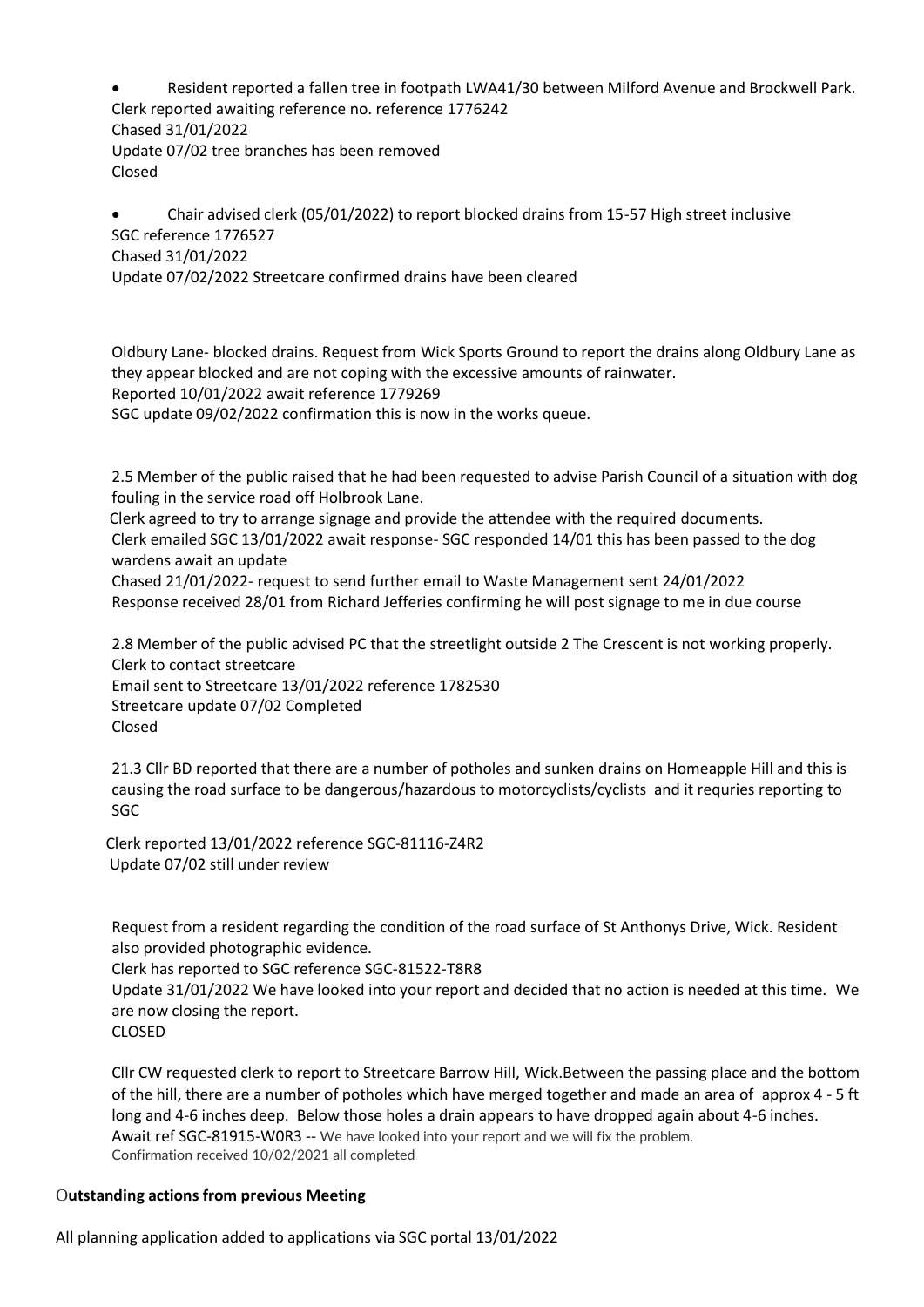2.2 Member of the public reported that there are a number of 'out of control' conifer trees within property 24b Mendip View and requested PC to take action.

Chair confirmed clerk would report this to the arboreal officer Simon Penfold at SGC and ask for advice on how to tackle this as its on private property

Reported to Simon Penfold 05/08

Chased 21/09

Further details provided to Simon 22/09/2021 await update

Chased Simon Penfold 31/10/2021

2.1 Member of the public requested clerk to engage with bus shelter maintenance to review the 'box' in the shelter at Naishcombe Hill

Email sent to contractor 10/12/2021- await response Chased 28/12/2021- chased 12/01/2022- chased 31/01/2022 Response received 31/01/2022 our current contactor has advised he no longer undertakes this type of work. Clerk has reached out to Sue Elliot (Transport) at SGC

7. To OVERVIEW Anti Social behaviour

Cllr GG advised of an incident with flytipping along Rock Road which ahs been reported.

Cllr GG commented that the laybys in Rock Rd which were 'decommissioned' by SGC were still attracting drug taking/dealing and clearly the filling in of the laybys had not deterred this. Cllr GG also commented that previously PC had requested SGC to add 'obstacles' in the laybys to deter parking however this was rejected by SGC.

Cllr GG requested clerk to engage with Chris Harris Highways SGC for another 'walkabout' to try to develop a suitable solution.

Cllr BD commented also that if this could be arranged could the speed camera which is sited near the school be removed as it is an eyesore and no longer works.

Cllr GG also requested clerk to add speed signs as an agenda item in February

Clerk to arrange

Email sent to Chris Harris 14/01/2021 Responses circulated awaiting update from Neil Gazzard Tree officer Chased Neil Gazzard 31/01/2022 for an update as he advised on 19th Jan he would visit Rock rd to see 'what the art of the possible is'

8. To CONTINUE discussion regarding a masterplan for projects within Wick and Abson Parish Council.

Following resident request for library- clerk to add to masterplan- ADDED 14/01/2022 Agenda item Feb

11. To DISCUSS an Advertisement for a Friends of Brockwell park group to be established

Chair provided clarity regarding agenda item.

Clerk to contact Parish magazine and request an advert for volunteers for a Friends of Brockwell park group Email sent to Parish Mag 14/01/2022

13. To DISCUSS the Queen's platinum jubilee and any village plans for celebrating

Cllr GG advised he had not yet contacted the school and requested an advert be placed in the Parish Magazine for any ideas/volunteers

Clerk to contact Parish magazine and request an advert

Email sent to Parish Mag 14/01/2022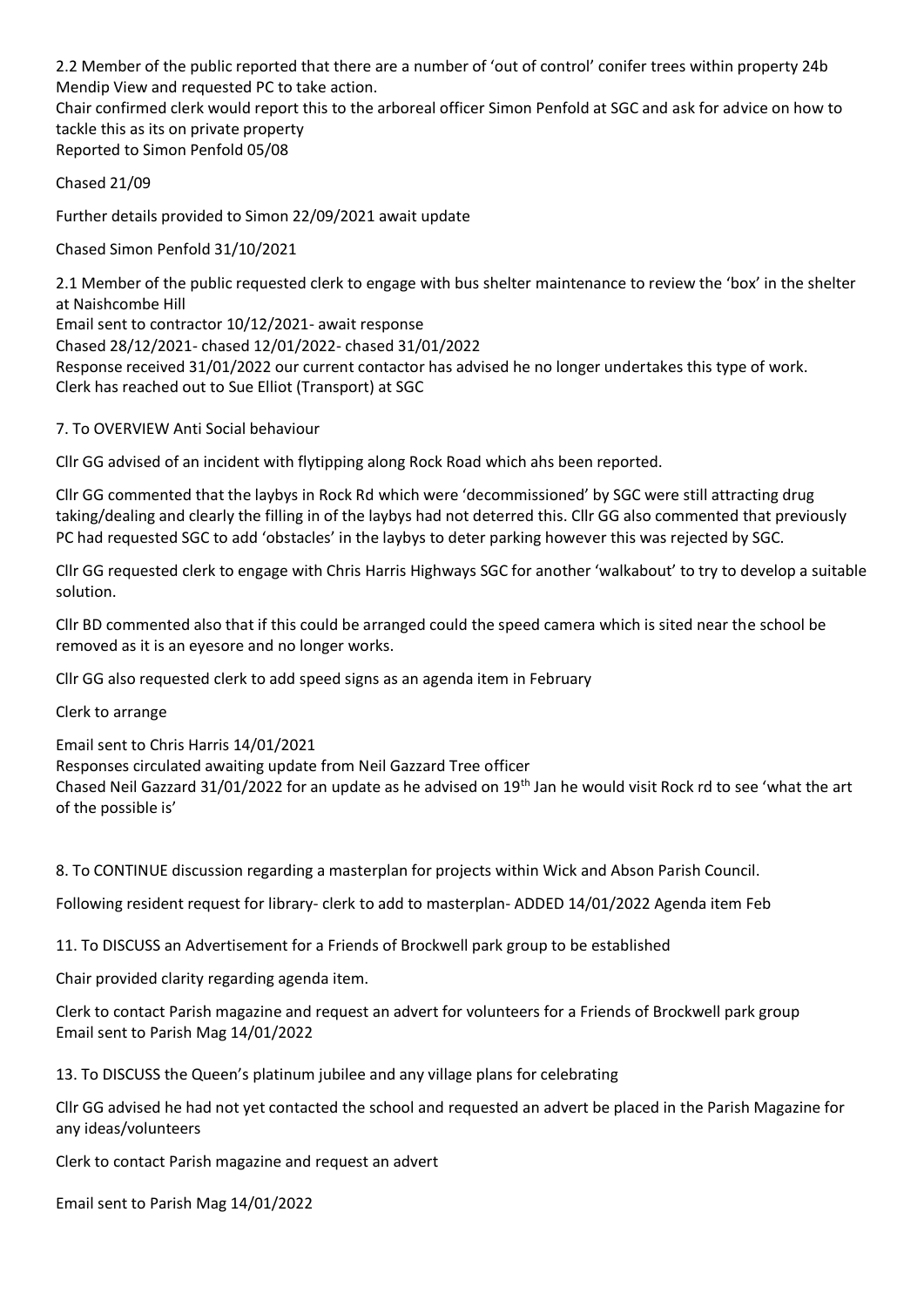# 14. To Continue discussion supporting Wick Sports Ground

A representative from WSG had provided PC with a comprehensive update in their absence.

Cllr KH verbalised the update.

PC requested clerk to schedule a meeting outside of a Parish meeting to discuss the variety of issues WSG are facing

Clerk to arrange

Clerk connected with WSG 14/01/2022 awaiting dates 3<sup>rd</sup> Feb agreed and details circulated to both parties Clerk requested Cllr KH to arrange the Village Hall as a venue

21.1 Cllr DB commented regarding the double roundabout at Bridgeyate and that require re-lining

Clerk to contact Cllr Reade for advice

Clerk has reached out to Siston PC to see if this has already been reported

W & A PC Clerk will report ref SGC-81511-J4M7

Update from SGC 26/01/2022 We have looked into your report and decided that no action is needed at this time. We are now closing the report.

## Closed

21.2 Cllr GG requested clerk to provide clarity on how local groups request funding from PC.

Clerk to provide Cllr GG process.

Clerk provided process to Cllr GG 14/01/2022

### **Enforcement**

• The Old Vicarage, 85 High St- Resident has contacted clerk to advise that two structures have been erected within the grounds. Clerk has ascertained that one has planning permission for a swimming pool, garage and office however no planning application for the other is visible on the SGC portal. Clerk has reported to Enforcement and awaiting an update

Reported 07/12/20 and updated reference no COM/20/0933/OD

Update provided 05/07/21

*The Parish Council was informed 12 January 2021 that the site has recently been subject to an approved planning permission (P19/09083/F), for the erection of an outbuilding to form a swimming pool, garage and office. However the complaint is believed to relate to the outbuilding erected to the rear of the existing dwelling house. That building was assessed following a previous complaint in 2017 and found to fall within the allowances of permitted development. Alterations could have been made and the use changed since then and so the council will look to gather additional information and discuss this development with the landowners once lockdown eased and it is permitted to do so.*

*The case officer said he would update the Parish Council once that further investigation had been carried out. A site visit was carried out on 14 March 2021 but the officer was unable to gain access with the restrictions in place at that time. We are now permitted to use powers to go onto sites and are working through the backlog of those on a prioritised basis. As soon as the status of the outbuilding is determined the case officer will be in touch to let the Parish Council know the results.*

### Chased for an update 24/01/2022

• Cllr PGC advised that in conjunction with Planning application P19/7800/F Carpenters Arms that a condition of the works included no resident residing in the 'pub' part until planning decision confirmed.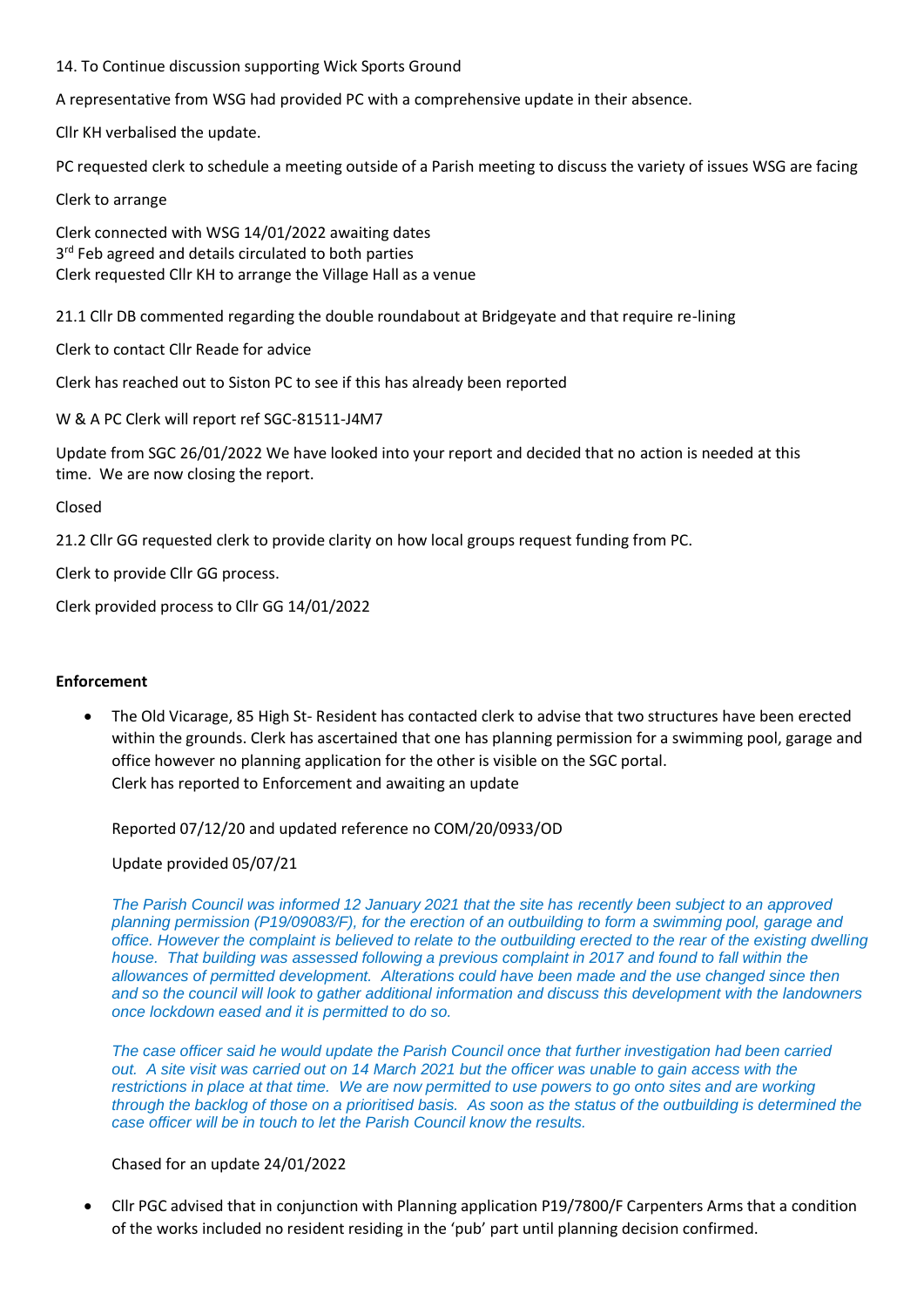After review of planning applications Clerk unable to locate condition Cllr PGC has reference and requested Cllr PGC to provide further clarity

Cllr GG has provided the relevant details to report to Enforcement and clerk has reported 23/05/2021 awaiting reference

The complaint was received on 26 May 2021 and a site visit carried out 10 June. This confirmed that the dwelling is being occupied, though the landowner has argued it has been essential for site security. The investigation has been allocated to a case officer and he's going through the details – you should get a response within a week.

Chased 04/08/21 Rob Walsh for an update following complaint from a resident stating that 'out of control' fires are being lit within the development.

Update 17/08 from Rob Walsh

*The actions for breach of the Conditions have to remain confidential under GDPR, so can't be discussed by the Parish Council in open session or minuted. But the Breach of Conditions Notice served on the company that owns the site has been returned as they've vacated their published address. We've obtained their new address from Companies House and re-served it.*

*If they don't comply with the BCN the next stage would be to prosecute them through the courts. One of the reasons for using a BCN is that it stays in place, so if they continue to fail to comply we can prosecute again (judges don't like their verdicts being ignored so the sanctions can escalate quickly). It also means that if they initially comply but then breach again we can prosecute immediately.*

Request from Cllr GG 14/10/2021 to request an update as the portal states as closed.

Response received from Head of Enforcement advising case not closed and this is an anomaly in their systems- forwarded to all Council members for oversight

Update 20/01/2022

*I am writing with an update re The Carpenters Arms . Following my visit to site , I can now advise that the developer has submitted a valid discharge of conditions in this matter reference number DOC22/00011*

#### Closed

21.7 Cllr CW advised that a new building is being erected at Ingleside Farm on Chesley Hill and is unable to locate any planning in connection with this building. Councillors commented they believe there is planning however neither Chair nor Clerk can locate on SGC planning portal.

Cllr CW requested clerk to report to enforcement.

Clerk provided chair with planning application details within the portal for overview and requested clarification as to whether to report

Chair confirmed to report-await reference from SGC-COM/22/0002/OD

Update 27/01/2022

*My investigating officer went to site but could find no building work taking place on the 'old tennis courts' at the site. The sign on the gate post as you enter has two name plates Chestnut House which would appear to be a property on the left as you look in from the road and Ingleside House farm on the right. There did appear to be work going on at Chestnut House, a rear extension, that may be PD. No one was in so the officer could not gain entry.*

Clerk has requested Cllr CW to review response and provide an update for clerk to revert to SGC

Further information provided to enforcement as the building appears to be being constructed within the grounds of Chestnut House

Await further update.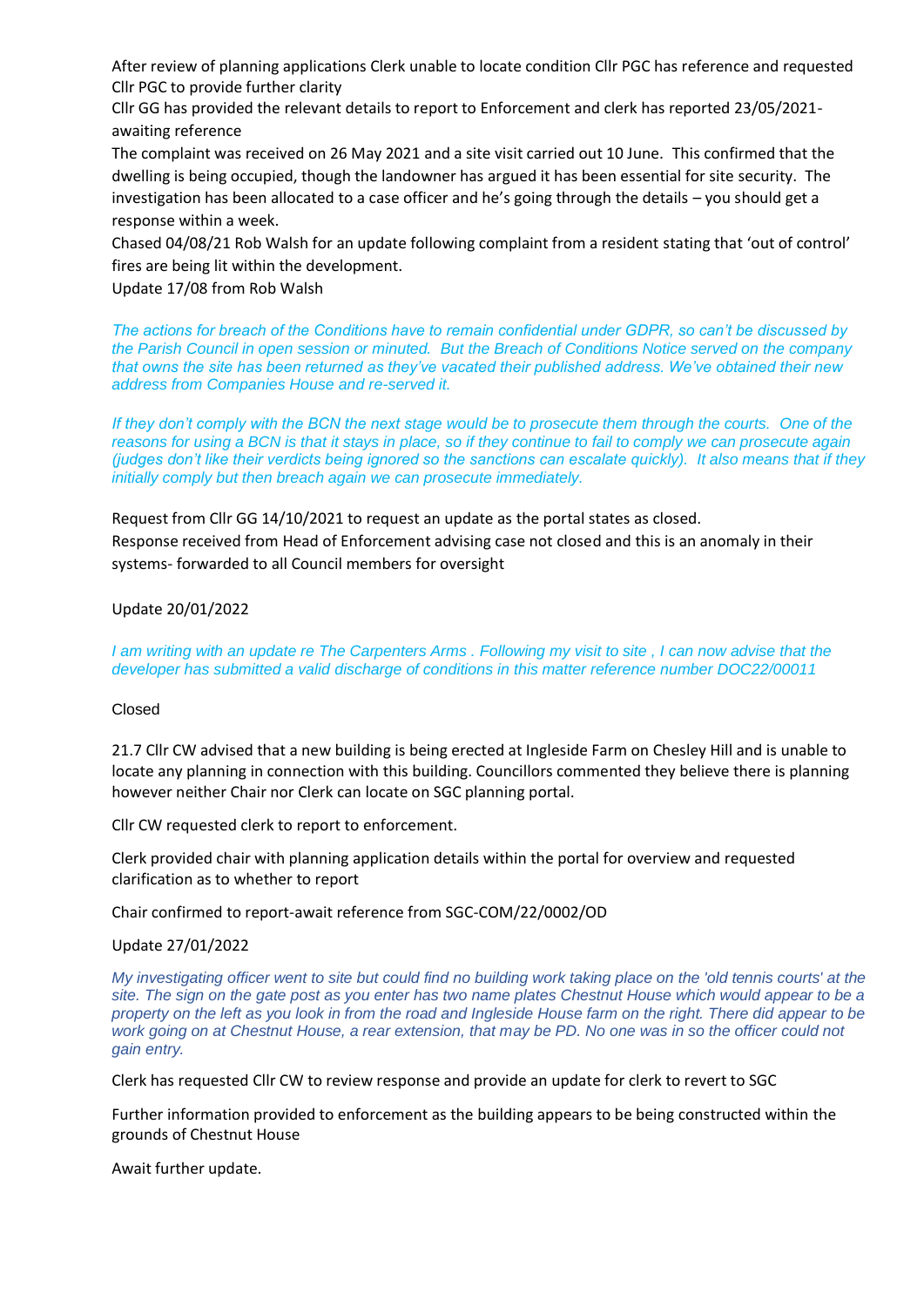Cllr KH advised that Valley View Cottage who received planning permission against reference P21/003/76F to erect a detached double garage appears to have 'blocked up with bricks' the front of the garage where the 'traditional door' should be and requested clerk to report.

Clerk reported to Enforcement 20/01/2022 providing extract from planning portal showing the plan for the door and a photo which clearly shows the area for the door 'bricked up'

Enforcement reference COM/22/0039/OD

## **Footpaths**

Cllr BD has provided detail from a resident regarding a blocked footpath near Wilton Farm

Cams ref 17162

SGC update 29/09 Visited and needs background work and letter.

Chased 04/01/22 & 21/01/22 Update 21/01/2022 Meeting arrange for PROW and Landowner w/c 24/01/2022 Chased 31/01/2022 for update

9.2 Cllr BD requested clerk contact Public rights of way to ask for a footpath sign to be erected on the footpath close to the Village Hall

Clerk to contact and request via PROWS ref CAMS17472

SGC update 29/09/2021

Erection of new footpath signage next to Wick Village Hall- I assume that you mean adjacent to the stone stile as part of the gates to The Close? If so I have noted the car myself whilst working locally but can't prioritise the sign for the moment

Chased 04/01/22 &22/01/22 Update 22/01/2022 Sign ordered

Cllr BD requested clerk to report footpath no's PBN/28/20 and PBN/26/20.Each year the landowner/s ignore the need to leave the required margins both along the edge and diagonally across the field.

Cams ref CAMS 17596/17597

SGC Rights of way update /rec'd 02/11/2021 confirming the landowners have been advised of the requirements-Clerk has advised Cllr BD

Chased 04/01/22& 22/01/22 Confirmed by SGC as Landowner contacted however if it remains a problem please update me with photographs giving perspective (hedges etc). Closed

### **MISC**

4. To Note and confirm Minutes from January's meeting .

Proposed SF

Seconded DB

All in favour 6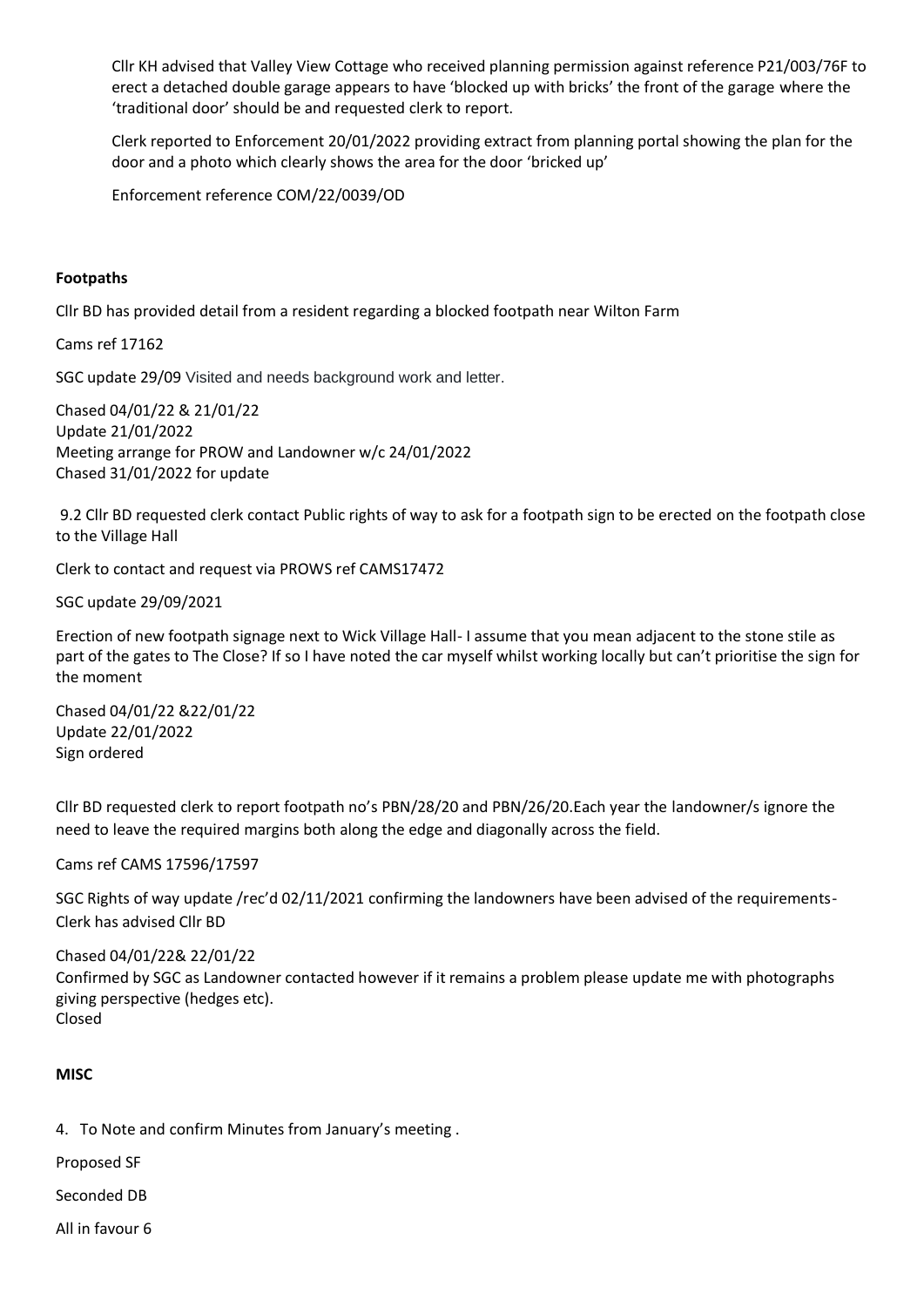Abstain Cllrs CW & PGC as they were not in attendance at January's meeting

Carried

# 5. Finance

Clerk has drawn up cqs in favour of:

SGC Littler bin emptying

HMRC PAYE

Wick Village Hall Hall hire

Clerk to requested DB & CW to sign cheques.

6. To PROVIDE an update from a Representative from Wick Quarry.

Representative from the quarry provided an update on the short term and long term plans and took various questions from council and public. He advised that in the short term the proposals were to blast approx 6/7 more times and in the long term it would become a Nature reserve.

7. To PROVIDE an update regarding Common Land on Chesley Hill and updates from Solicitors

Clerk had pre-circulate the latest response from solicitor- which advised that the other party had still not provided the relevant easement documentation and that PC solicitor had given until  $16<sup>th</sup>$  Feb to provide the evidence. PC solicitor requested PC to confirm whether PC would continue to negotiate with the other party or commence court proceedings.

Discussion held.

PC confirmed that if the other party did not respond by 16<sup>th</sup> February PC would consider next steps at March meeting.

Clerk to advise solicitor

8. To REVIEW and RESPOND to Planning application No P22/00306/F Land at 4 Windsor Court, Wick

Clerk had requested Councillors to review applications prior to the meeting via South Gloucestershire Planning portal to aid the discussion

Discussion Held

Objection: Disproportionate additional development to the side of property and the proposal had inadequate parking

Clerk to upload onto SGC portal

9. To REVIEW Circulated schedule planning application P21/00116/F Wick Quarry

Clerk had requested Councillors to review applications prior to the meeting via South Gloucestershire Planning portal to aid the discussion

Discussion Held

Chair provided clarity regarding agenda'd item and requested any further comments.

Members of the public expressed concern regarding the access route.

Cllr Reade advised he had been in touch with the developer and has requested the developer set up a public meeting.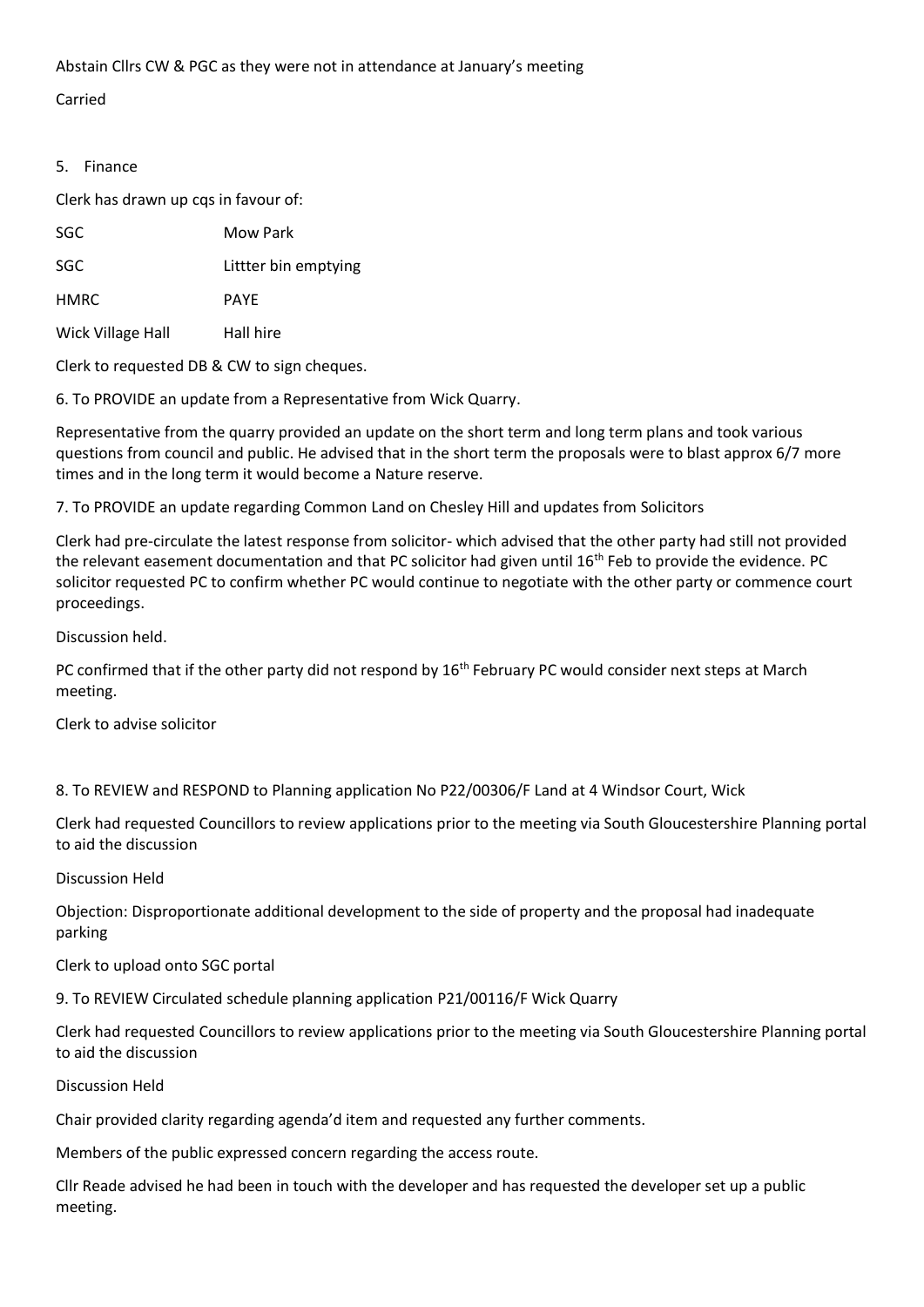Parish Council requested Cllr Reade's advice regarding next steps in taking this forward as the call in notice date had expired. Cllr Reade advised the next step was to request a judicial review.

Clerk to contact John McCormack & ALCA for advice on process

Clerk emailed John McCormack & ALCA 11/02/2022

10. To REVIEW and RESPOND to Planning application P22/00520/F Manor Cottage, Manor Rd, Wick

Clerk had requested Councillors to review applications prior to the meeting via South Gloucestershire Planning portal to aid the discussion

Discussion Held

No Objection.

However, Cllr CW has received notification that the property is split over approx 6 lets and requested clerk to report to Enforcement as a potential HMO property

11. To REVIEW and RESPOND to Planning application P22/0493/F 68 Naishcombe Hill, Wick

Clerk had requested Councillors to review applications prior to the meeting via South Gloucestershire Planning portal to aid the discussion

Discussion Held

Objection Disproportionate additional development to property, inappropriate development in green belt

Clerk to upload onto SGC portal

12. To REVIEW and RESPOND to Certificate of Lawfulness P22/00577/CLP Fairview, 3 Windsor Court

Clerk had requested Councillors to review applications prior to the meeting via South Gloucestershire Planning portal to aid the discussion

Discussion Held

No objection

13.To DISCUSS and RESPOND to planning application no P22/00320/F 25 Parkers Avenue, Wick

Clerk had requested Councillors to review applications prior to the meeting via South Gloucestershire Planning portal to aid the discussion

Discussion Held

No objection

14. To PROVIDE an update from Working party in connection with Village Hall refurbishments

Cllr KH advised that the village hall had had to source a new contractor and will provide a further update at March meeting

15. To Continue discussion supporting Wick Sports Ground

Chair provided an update following meeting held with Wick Sports Ground (WSG) committee members 03/02/2022. During the discussion a request was made by WSG for PC to fund 2 gates one for ball retrieval and one for the entrance. WSG has provided the details of the gates required at a cost of £290.00 exc delivery and VAT.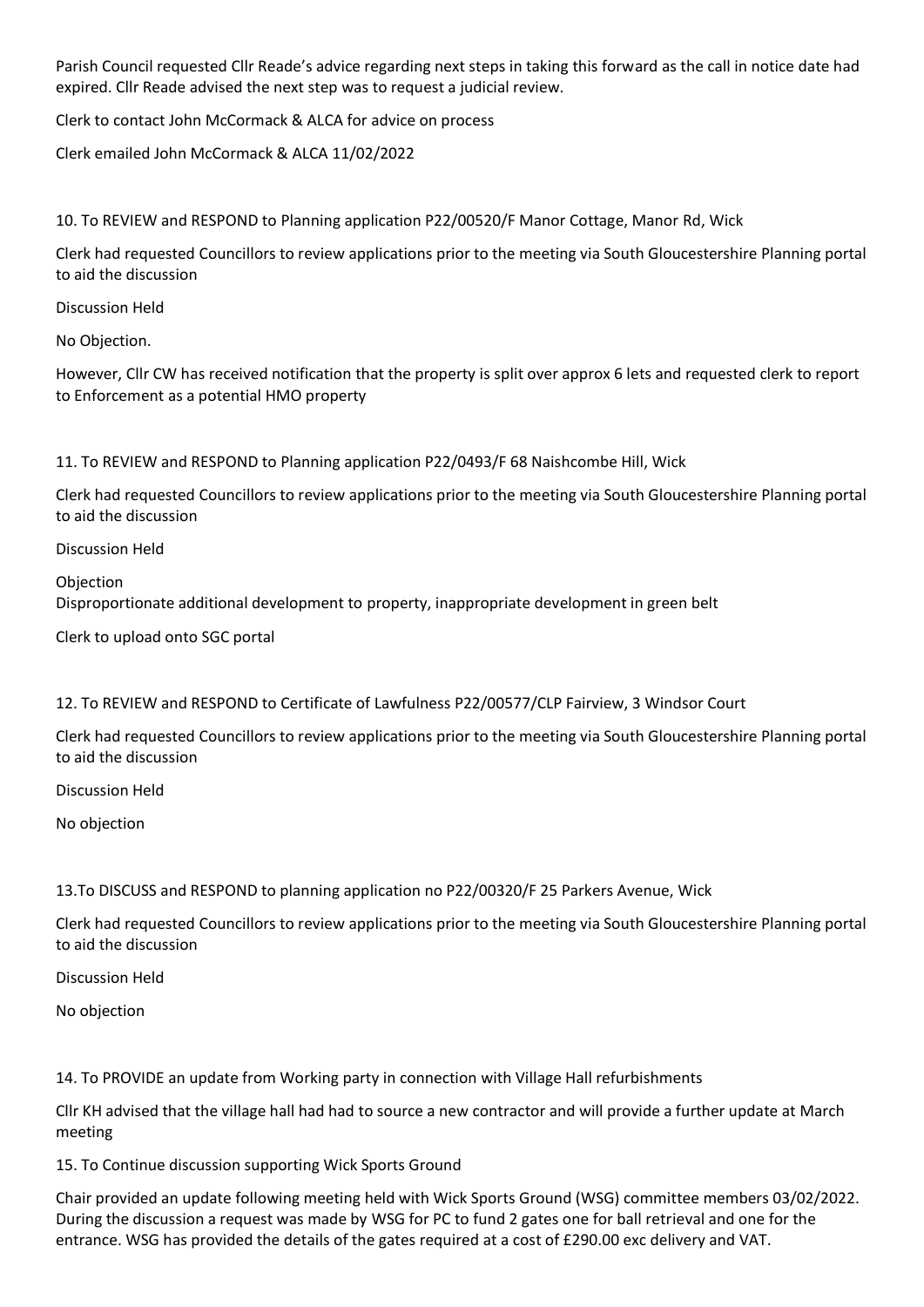Proposal by CW PC fund the 2 gates through SGC

Seconded DB

All in favour 8

Carried

Clerk to contact Karen Hayes (PROW SGC) to arrange the order and liaise directly with WSG for confirmation of delivery etc.

16. To PROVIDE Parish Council a download from the Enforcement course

Cllr GG advised he would circulate the slide deck used at the course.

17. To REVIEW the proposal for speed signs within the village

Clerk pre-circulated last update re speed signs (March 21)

Discussion held

Confirmation to add to masterplan and clerk to request a VAS speed sign on Naishcombe Hill

Email sent to SGC 11/02/2022 requesting visor sign

18. To CONTINUE the DISCUSSION re the possibility of updating the notice boards within the village

Chair provided clarity regarding agenda item

A request from the public for Parish Council to fund and site a residents notice board which would be separate from a Parish Council notice board.

Discussion held

Cllr suggested siting within Brockwell Park however wished for Cllr Alway to be present

Agenda item March

19. To REVIEW the suggestion regarding the possibility of having a local 'library'

Chair provided clarity around agend'd item and the request from the public to set up a book swap. Various options were discussed including adding shelves to our stone bus shelters.

Resident will circulate this suggestion and return in March with update- in the meantime clerk to obtain quotes for adding shelves to stone bus shelters from maintenance contractor.

20. To DISCUSS options to enhance communications/notice from the Parish Council possibly via Parish Magazine

Cllr SA not in attendance defer to March

21. To DISCUSS the prospect of a provision for allotments within the village

Cllr GG provided clarity regarding agenda'd item and advised PC of the need to start to review the Local plan within SGC.

Discussion held

Clerk to add to masterplan and also advertise for a Friends of Wick Allotment working group in the Parish Magazine and website

Advertised on W & A website & request sent to Parish Magazine

22. To DISCUSS the Speed Camera in Wick

Cllr BD provided clarity regarding agenda'd item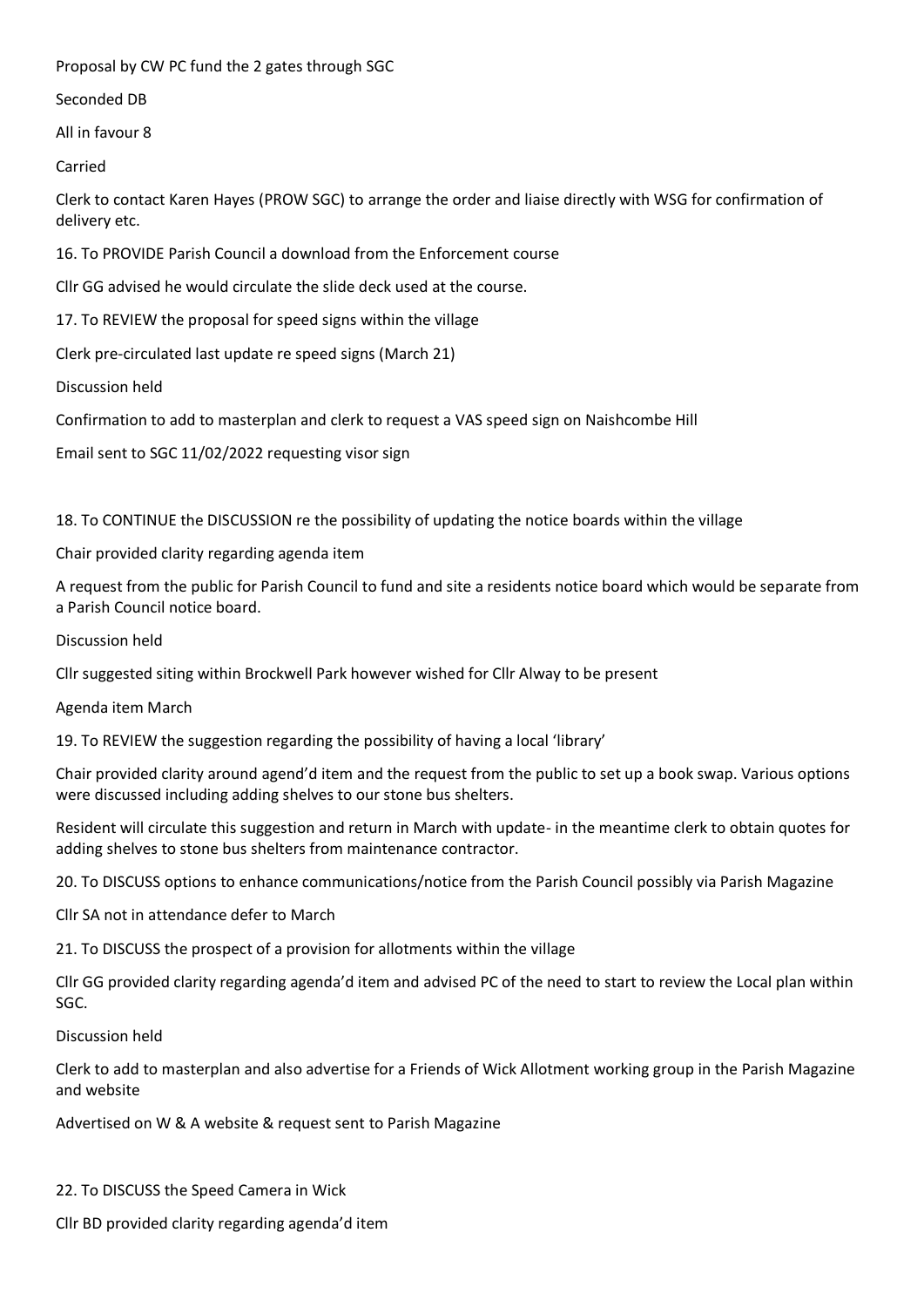Cllr Reade also updated PC regarding the situation with the 'old style' Gatso cameras.

Item now closed

23. To CONFIRM the siting of a Geocache within Brockwell Park

Clerk had received a request from Wick Guides for an individual guide to site a geocache in Brockwell Park.

Discussion held

Proposal by SF to grant permission to site geocache in park.

Seconded CW

All in favour 8

24. To NOTE correspondence from:

24.1 Clerk had received a request from Wick Pre-school to support funding of set up of free cycle project. The cost £172.00 would cover the hire of village hall and storage.

Discussion held

Proposal by CW to provide funding

Seconded GG

All in favour 8

Clerk raised clerk requesting Cllrs DB & CW to sign and will advise pre-school of funding. Plus PC will advertise freecycle event on wesbite

24.2 Planning notifications:

P21/08025/F 112 Church Rd- Erection of single storey rear extension- Refused

P21/07723/F Land to South of Lodge Rd- Erection of an extension to agricultural building- Approve with Conditions

25. To RECEIVE short information items and oral updates from members

25.1 Cllr BD advised that the property 3 Rock Rd which PC have already reported to Enforcement have now erected a front wall which has encroached on the highway.

Clerk to contact enforcement to advise

25.2 Cllr GG advised he had held a meeting with quarry rep, John Morris (SGC) re the dog bin at Naishcombe House and the possibility of resiting. Cllr GG will provide an update when he has any further information.

25.3 Cllr GG provided an update regarding the Carpenter's Arms and also the update received regarding the Asset of Community Value. Cllr GG requested PC confirm back to Helen Hudd (SGC) that the PC does not want AOCV to be lifted and that the upstairs of the property was originally part of the micro pub

Discussion held- Confirmations by PC to add comments

Email sent to Helen Hudd 11/02/2022- confirmation rec'd 11/02/2022 from Helen this will be included

25.4 Cllr PGC advised that the property Windyridge on Abson Road now has a horse menage and flood lighting and this has been erected without any planning permission.

Clerk to report to Enforcement

25.5 Cllr PGC advised that a streetlight sited at the bus stop near Highfield Lodge farm is constantly lit and never goes off.

Clerk to report

Reported to Streetcare 11/02/2022 ref 1795255